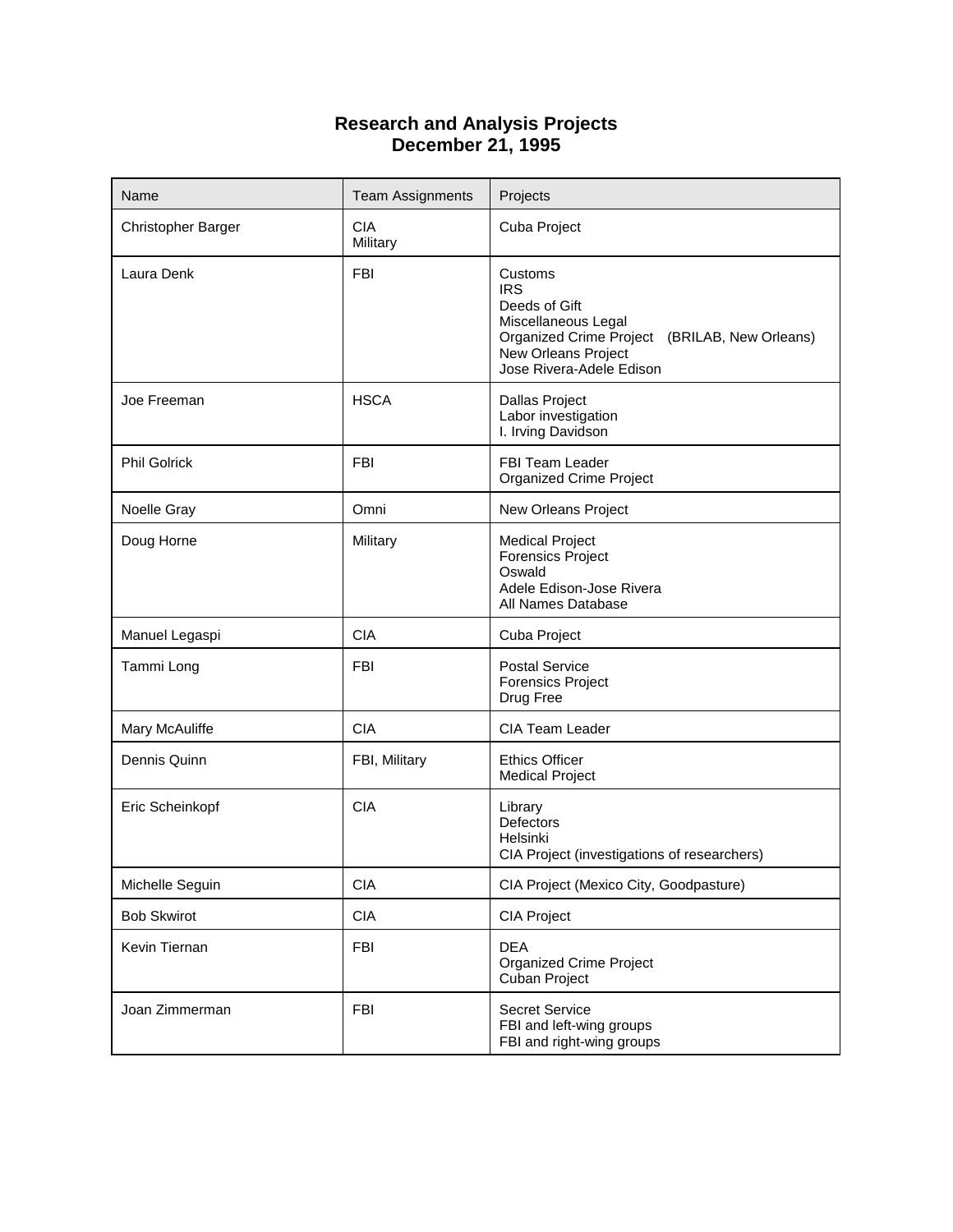Scope of Projects

- Medical Project (Dennis Quinn (Coordinator), Doug Horne) (e.g., all medical, autopsy, Bethesda, Parkland, photography, etc)
- Forensics Project (Tammi Long (Coordinator), Doug Horne) (e.g., all guns, shells, neutron activation, acoustics, etc.)
- Dallas Project (Tom Samoluk (Coordinator), Dave Montague, Joe Freeman) (e.g., Dallas police, Dallas County, Dallas archives, Dealy Plaza witnesses and photographs, Zapruder film, *not Parkland Hospital*)
- Organized Crime Project (Phil Golrick (Coordinator), Kevin Tiernan, Laura Denk) (e.g., Marcello [Denk], Giancana, anti-Castro Cubans [Tiernan], Ruby, BRILAB [Denk])
- Cuba Project (Troika: Manuel Legaspi, Kevin Tiernan, Chris Barger) (e.g., anti-Castro Cubans, pro-Castro activities, CIA-sponsored Cuban initiatives, Cuban exile groups, para-military groups, JMWAVE?)
- CIA Project (Bob Skwirot (Coordinator), Erik Scheinkopf, Michelle Seguin) (e.g., MKULTRA; Mexico City [Seguin], investigations of researchers, Garrison investigation, back-channel communications, CIA involvement with issues publishers; interview of CIA officers, defectors [Scheinkopf])
- New Orleans Project (Laura Denk (Coordinator), Noelle Gray) (e.g., BRILAB [Denk], organized crime in New Orleans, Metropolitan Crime Commission, Garrison, Reilly Coffee)

Oswald Project (Doug Horne)

(e.g., school records, etc.)

| Project Name | Subproject        | Assigned                      |  |
|--------------|-------------------|-------------------------------|--|
| <b>CIA</b>   | Helms             | Bob preparing Helms interview |  |
|              | Mission statement |                               |  |
|              |                   |                               |  |
|              |                   |                               |  |
|              |                   |                               |  |
| Cuba         | Mission statement |                               |  |
|              |                   |                               |  |
|              |                   |                               |  |
|              |                   |                               |  |